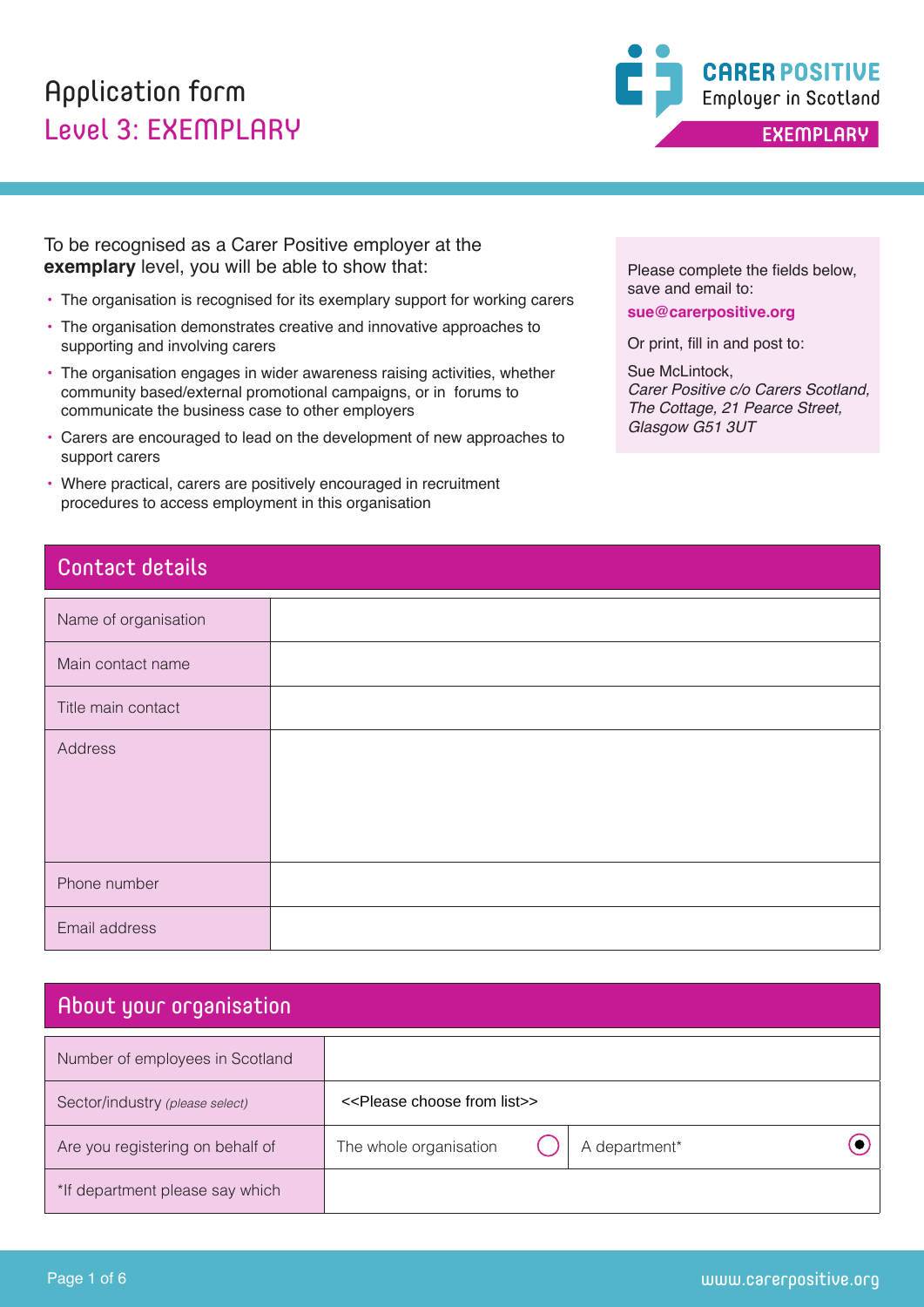## How you support carers

Please refer to Please refer to Annex 1: 'Exemplary criteria and examples' for guidance in completing this part of the form. Evidence can include anything you feel verifies the description of support you provide. This can be copies of emails, policies, action plans, minutes of meetings etc. These can be electronically attached and returned with this form to sue@carerpositive.org

#### **1. Identification of carers**:

*What system is in place to identify carers in your organisation/department?*

| <b>Brief</b><br>description                                                          |                                                                            |
|--------------------------------------------------------------------------------------|----------------------------------------------------------------------------|
| Evidence                                                                             |                                                                            |
|                                                                                      | How long has this system been in place and how is it reviewed/reported on? |
| <b>Brief</b><br>description                                                          |                                                                            |
| Evidence                                                                             |                                                                            |
| 2. Policy:                                                                           |                                                                            |
|                                                                                      | How are carers supported within current workplace policies?                |
| <b>Brief</b><br>description                                                          |                                                                            |
| Evidence                                                                             |                                                                            |
|                                                                                      | How long has this policy/policies been in place?                           |
| <b>Brief</b><br>description                                                          |                                                                            |
| Evidence                                                                             |                                                                            |
| How are carers involved in the review and development of policies to support carers? |                                                                            |
| <b>Brief</b><br>description                                                          |                                                                            |
| Evidence                                                                             |                                                                            |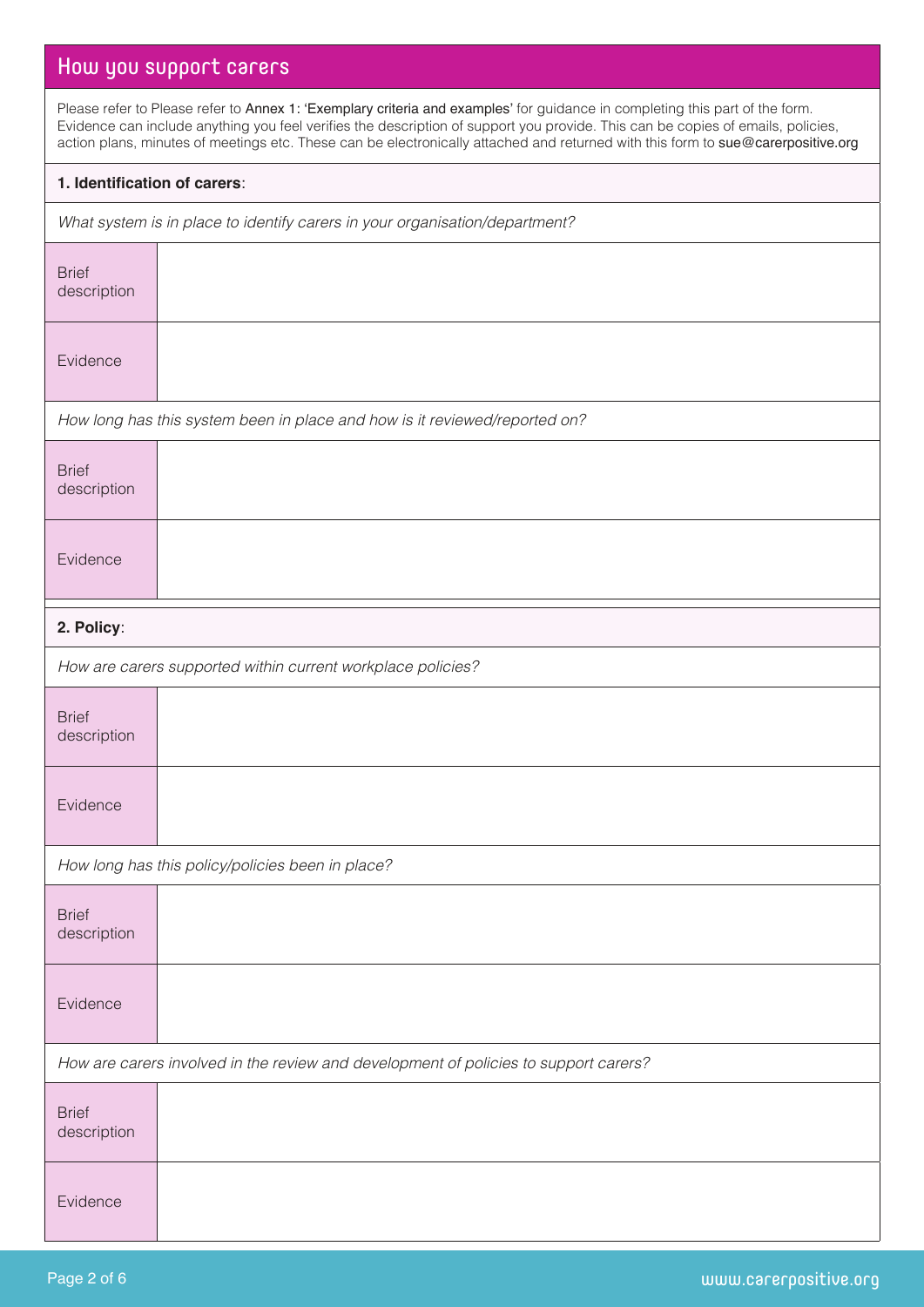| How you support carers (continued)                                      |                                                                                           |  |
|-------------------------------------------------------------------------|-------------------------------------------------------------------------------------------|--|
| 2. Policy (continued):                                                  |                                                                                           |  |
|                                                                         | How is the effectiveness of overall support to carers monitored and evaluated?            |  |
| <b>Brief</b><br>description                                             |                                                                                           |  |
| Evidence                                                                |                                                                                           |  |
| 3. Practical support:                                                   |                                                                                           |  |
|                                                                         | What forms of practical support are available for carers in your organisation/department? |  |
| <b>Brief</b><br>description                                             |                                                                                           |  |
| Evidence                                                                |                                                                                           |  |
|                                                                         | Have you introduced any new or innovative forms of support?                               |  |
| <b>Brief</b><br>description                                             |                                                                                           |  |
| Evidence                                                                |                                                                                           |  |
|                                                                         | How are carers involved in the development of practical support?                          |  |
| <b>Brief</b><br>description                                             |                                                                                           |  |
| Evidence                                                                |                                                                                           |  |
| 4. Communication, awareness raising and training:                       |                                                                                           |  |
| What policy/system is in place to communicate support to all employees? |                                                                                           |  |
| <b>Brief</b><br>description                                             |                                                                                           |  |
| Evidence                                                                |                                                                                           |  |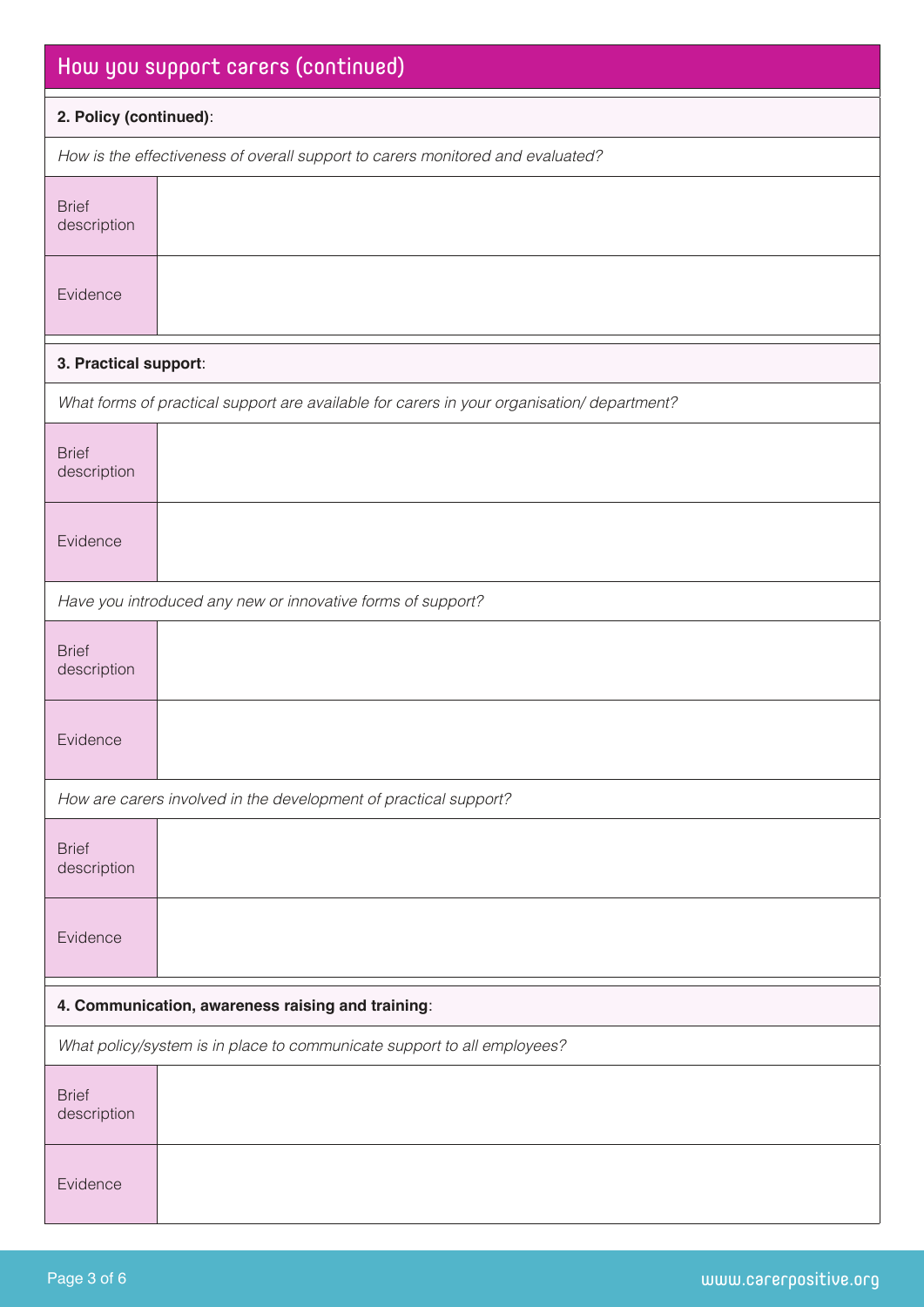| How you support carers (continued)                                                              |                                                                                              |  |
|-------------------------------------------------------------------------------------------------|----------------------------------------------------------------------------------------------|--|
| 4. Communication, awareness raising and training (continued):                                   |                                                                                              |  |
| What awareness raising/staff training activities are undertaken in the organisation/department? |                                                                                              |  |
| <b>Brief</b><br>description                                                                     |                                                                                              |  |
| Evidence                                                                                        |                                                                                              |  |
|                                                                                                 | Are any external awareness raising activities are undertaken by the organisation/department? |  |
| <b>Brief</b><br>description                                                                     |                                                                                              |  |
| Evidence                                                                                        |                                                                                              |  |
| 5. Peer support:                                                                                |                                                                                              |  |
|                                                                                                 | How are carers supported to engage with other carers in the organisation?                    |  |
| <b>Brief</b><br>description                                                                     |                                                                                              |  |
| Evidence                                                                                        |                                                                                              |  |
| What role do carers have in leading/developing this support?                                    |                                                                                              |  |
| <b>Brief</b><br>description                                                                     |                                                                                              |  |
| Evidence                                                                                        |                                                                                              |  |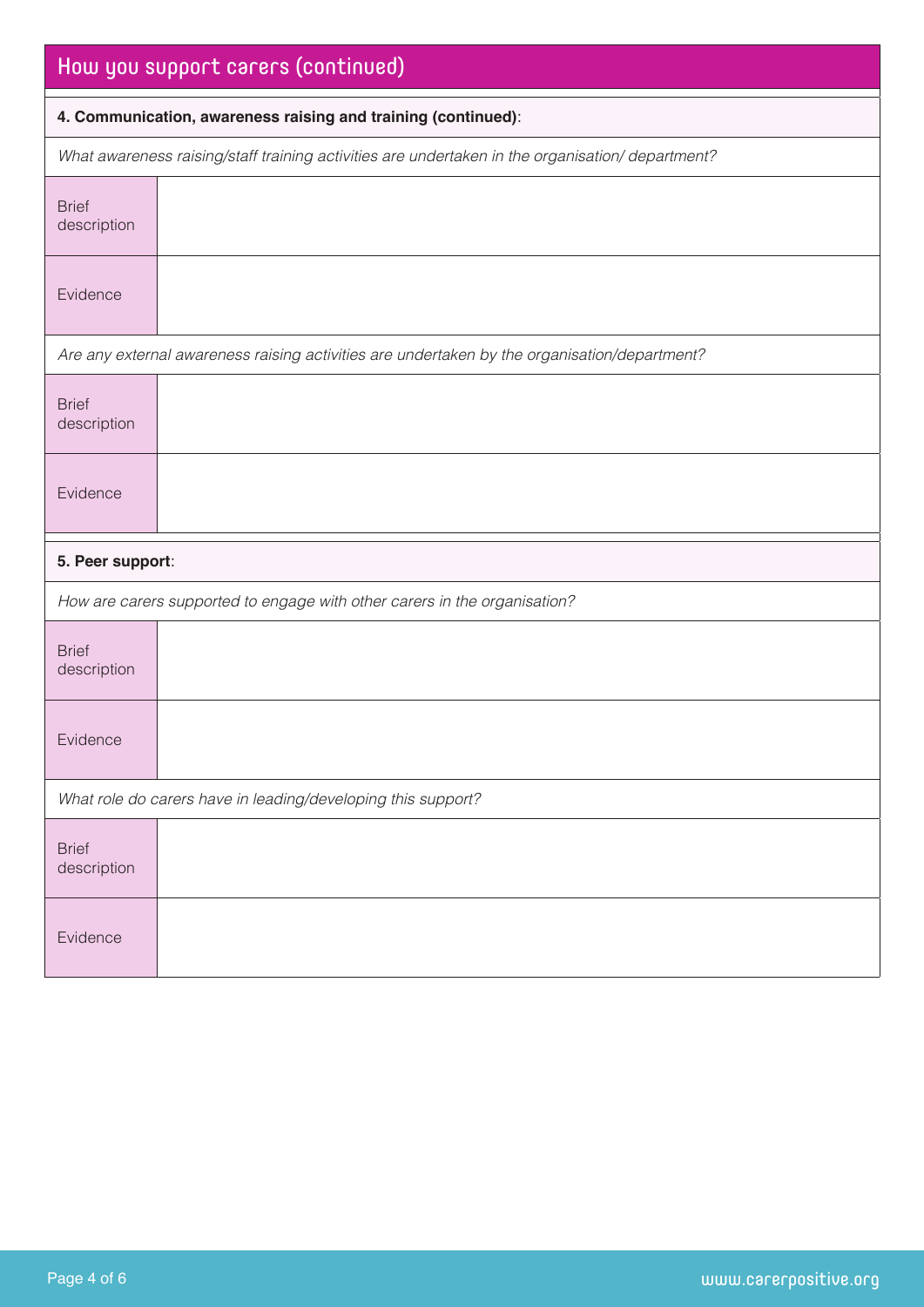It is important that the information provided in this form reflects the experiences of carers working within the organisation/ department.

Please provide some evidence of how carers feel about the support provided in their workplace. This can be via a simple survey, or a statement/testimonial, care case study, or whatever you feel most appropriate to your organisation size and structure.

### Signature of carer/carer representative

This section to be signed by a carer/carer representative within the organisation or department.

| Name and designation |  |
|----------------------|--|
| Date                 |  |

# Signature of chief officer This section to be signed by the Director, Chief Executive, or senior officer at organisation or department level. Name and designation Date